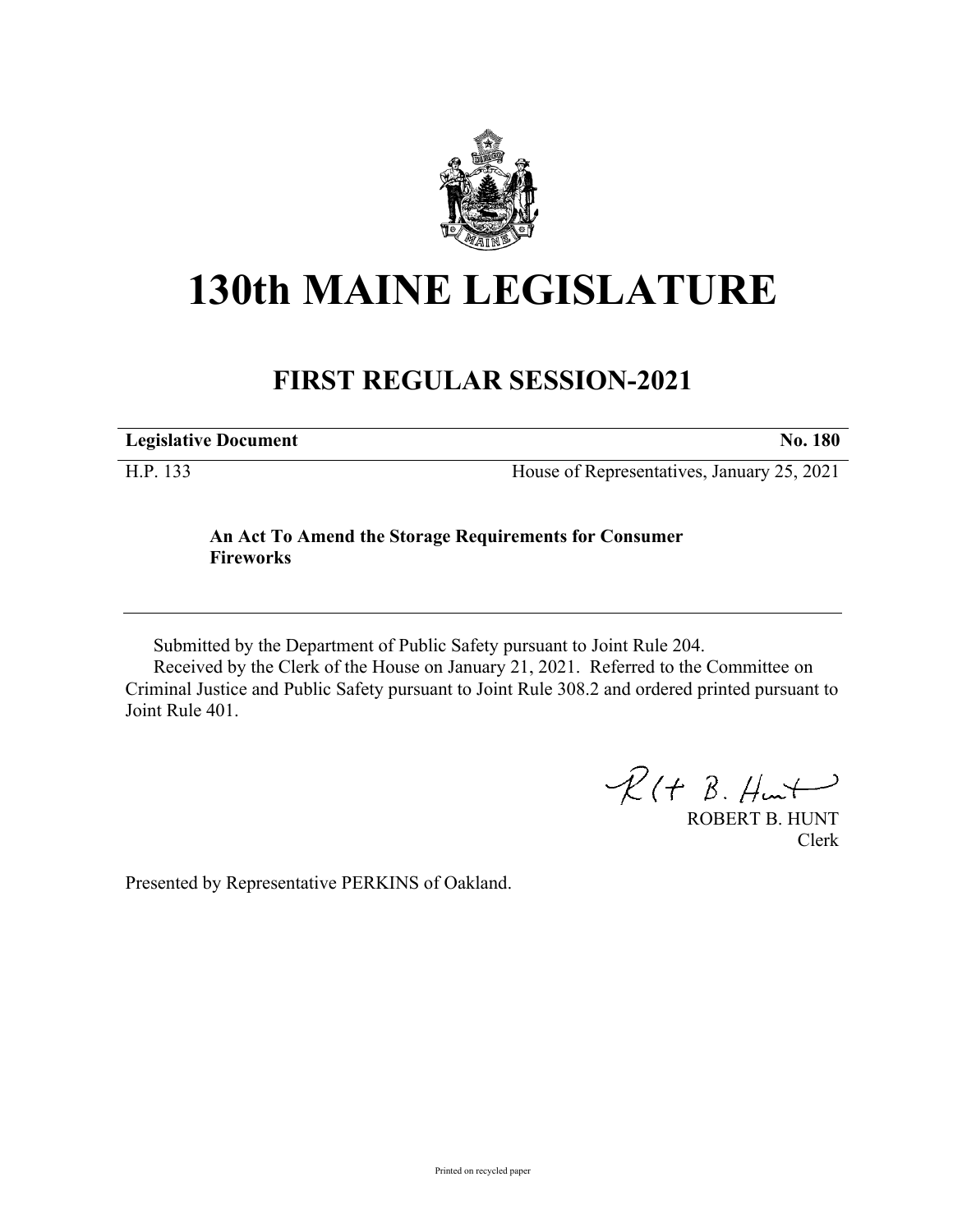1 **Be it enacted by the People of the State of Maine as follows:** 2 **Sec. 1. 8 MRSA §223-A, sub-§4,** as enacted by PL 2011, c. 416, §5 and affected 3 by §9, is amended to read: 4 **4. Storage and handling Building for sale of consumer fireworks.** A person 5 authorized to sell consumer fireworks under subsection 1 may store and sell the fireworks 6 only in a permanent, fixed, stand-alone building dedicated solely to the storage and sale of 7 consumer fireworks in accordance with this subsection. To the extent permitted by law 8 and applicable regulations, consumer fireworks may be stored in a building by a person 9 who has been issued a permit under subsection 4-B. 10 A. The A building used for sale of consumer fireworks must be constructed, 11 maintained and operated, and all consumer fireworks must be stored, in compliance 12 with the requirements of National Fire Protection Association Standard 1124, as 13 adopted by the Office of the State Fire Marshal, relevant building codes, zoning 14 ordinances and other municipal ordinances. 15 B. The A building used for the sale of consumer fireworks may not be less than 60 feet 16 from another permanent building and may not be less than 300 feet from a structure at 17 which gasoline, propane or other flammable material is sold or dispensed. 18 C. Cigarettes, tobacco products or lighters or other flame-producing devices may not 19 be permitted in the a building used for the sale of consumer fireworks. 20 D. A person under 21 years of age may not be admitted to the a building used for the 21 sale of consumer fireworks unless accompanied by a parent or guardian. 22 E. Notwithstanding paragraph D, a person at least 18 years of age may handle and sell 23 consumer fireworks if the person is under the direct supervision of a person 21 years 24 of age or older. 25 **Sec. 2. 8 MRSA §223-A, sub-§4-A** is enacted to read: 26 **4-A. Storage of consumer fireworks.** A person authorized to sell consumer fireworks 27 under subsection 1 may store consumer fireworks in a permanent, fixed, stand-alone 28 building or magazine. The storage building or magazine must be dedicated solely to the 29 storage of consumer fireworks in accordance with this subsection. 30 A. A building used for consumer fireworks storage must be constructed, maintained 31 and operated, and all consumer fireworks must be stored, in compliance with the 32 requirements of National Fire Protection Association Standard 1124, as adopted by the 33 Office of the State Fire Marshal, relevant building codes, zoning ordinances and other 34 municipal ordinances. 35 B. A magazine used for consumer fireworks storage must comply with the 36 requirements of National Fire Protection Association Standard 495, as adopted by the 37 Office of the State Fire Marshal, relevant building codes, zoning ordinances and other 38 municipal ordinances. 39 C. A building used for consumer fireworks storage may not be less than 60 feet from 40 another permanent building and may not be less than 300 feet from a structure at which 41 gasoline, propane or other flammable material is sold or dispensed.